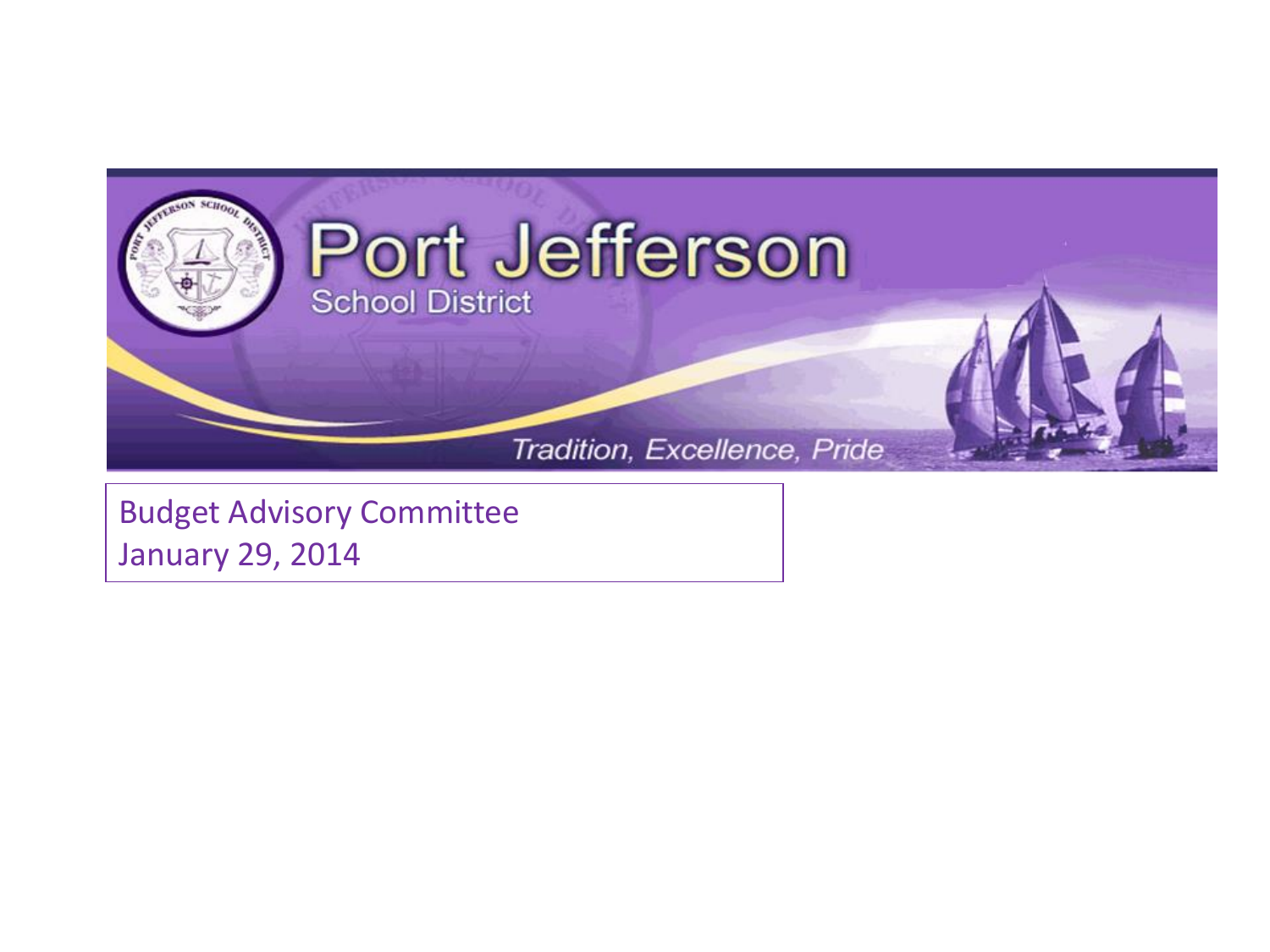- Welcome and Overview Mark Doyle
- Introductory remarks Dr. Bossert
- Rollover Budget Sean Leister
- Discussion
- Meeting schedule

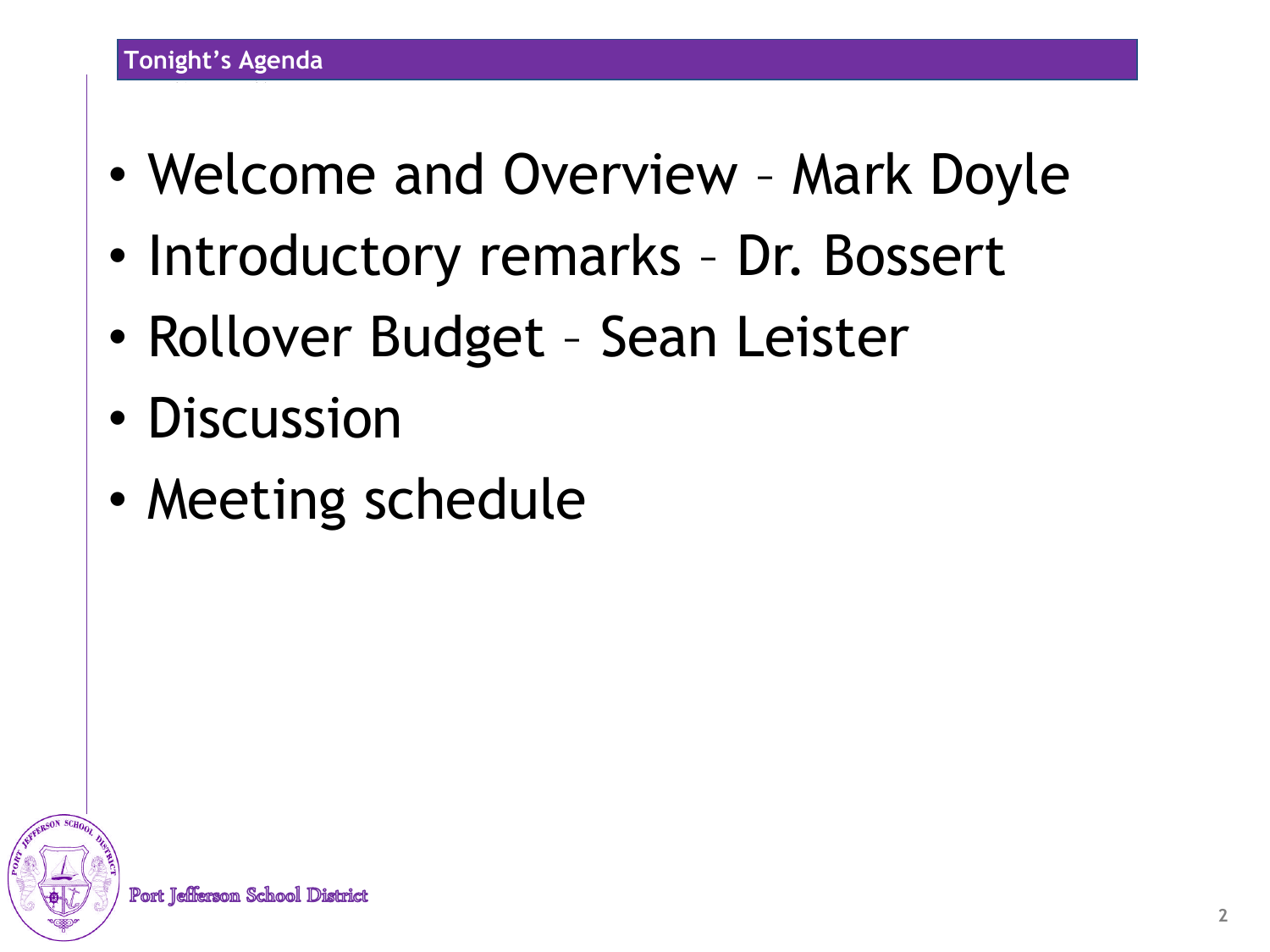- Community Members
	- Charmaine Famularo, Arnie Lustig, Barbara Britt, David Okst, Walter Munsch, Rima Potter, Bill Kilgore, David Forgione
- Board Members
	- Adam DeWitt, Jim Laffey, Mark Doyle (chair)
- Administrative Liaison
	- Sean Leister, Assistant Superintendent for Business

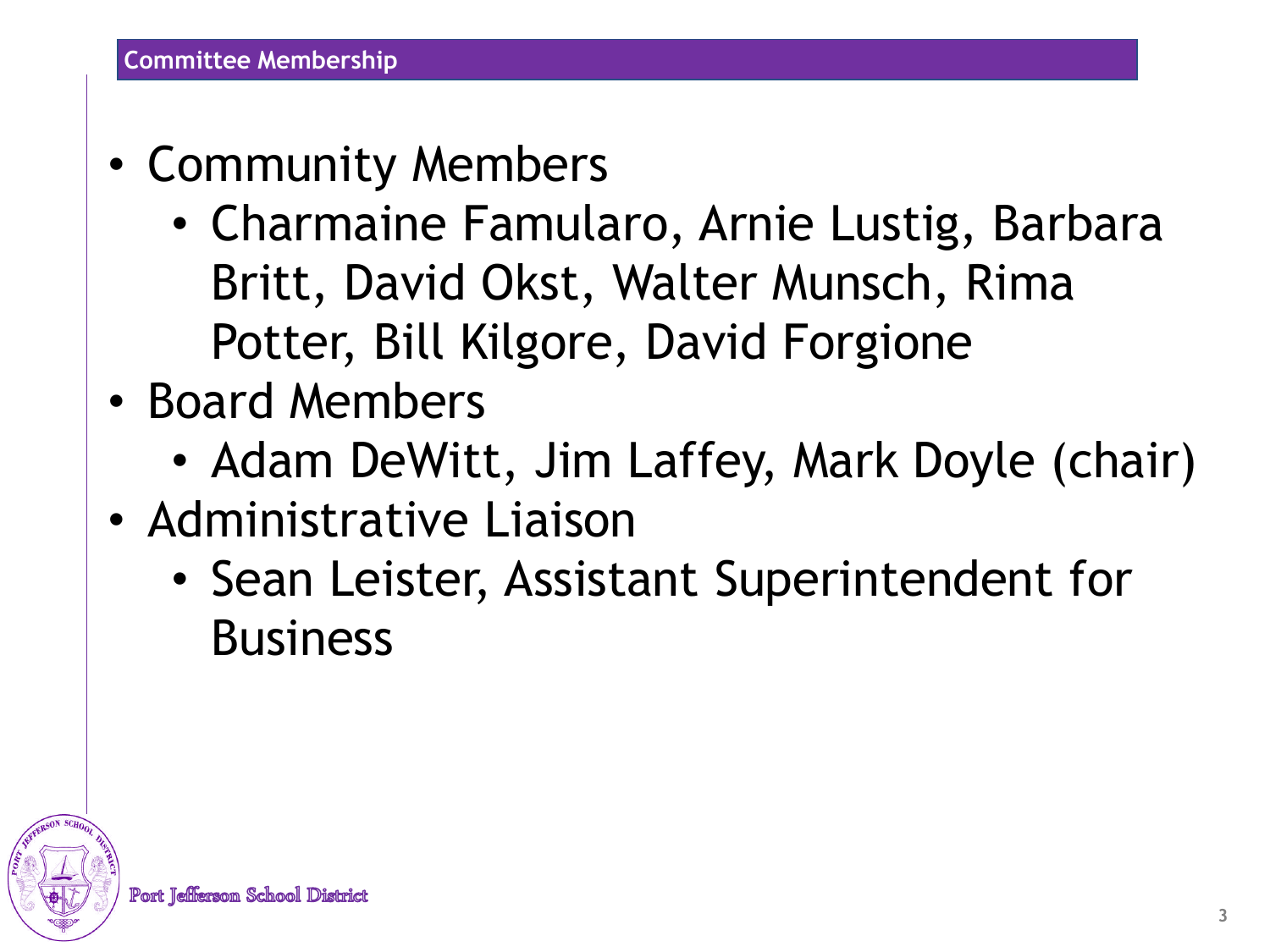The Finance Committee will work with the Assistant Superintendent for Business and meet as necessary to perform the following tasks:

- Oversee and monitor the process of planning, developing, and communicating the annual district budget to be referred to the voters
- Address and financial exigencies that may require Board action and ensure proper communication and reporting to the Board.
- Convene a Citizens Advisory Committee in accordance with Board policy to provide feedback to the Board and administration regarding various budget proposals.
- Oversee the development of a long-range financial plan for the District.

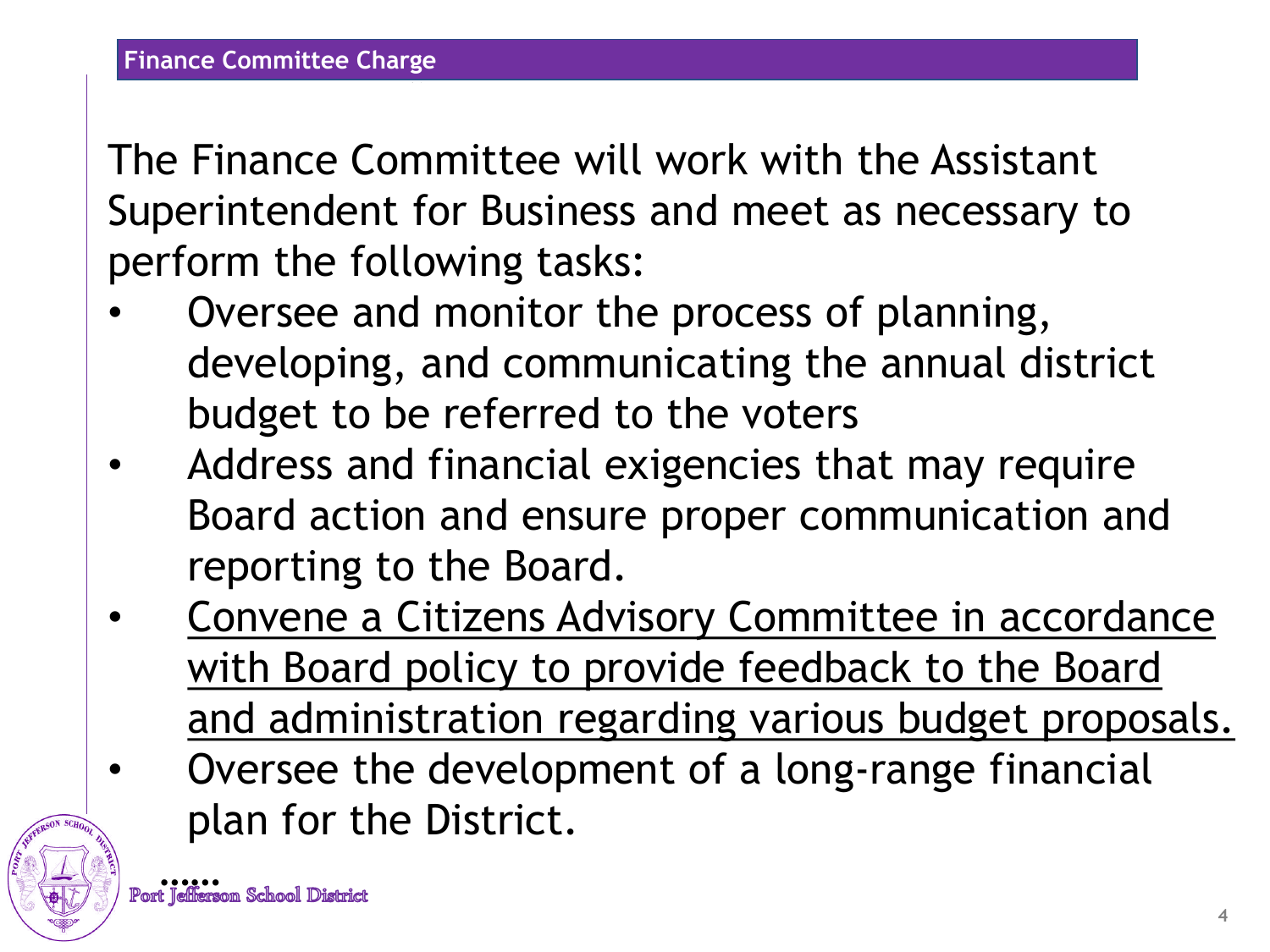The Port Jefferson School District Board of Education welcomes the involvement of the community to serve on a Budget Advisory Committee (BAC). The BAC will meet with the Finance Committee to review budget propositions for the 2014-2015 school year and make recommendations that the administration may use to amend the final draft budget. Per district policy, all BAC recommendations and corresponding budget propositions will be communicated to the Board and the Superintendent of Schools. The Board may accept, reject, or return committee recommendations for further study. It is then the responsibility and prerogative of the Board to decide which draft budget version will be presented for public vote. Upon final authorization of the budget by public vote, or Board action as permitted by law, the work of this committee will be considered complete and the committee will be discharged of any further duties.

Port Teffierson School District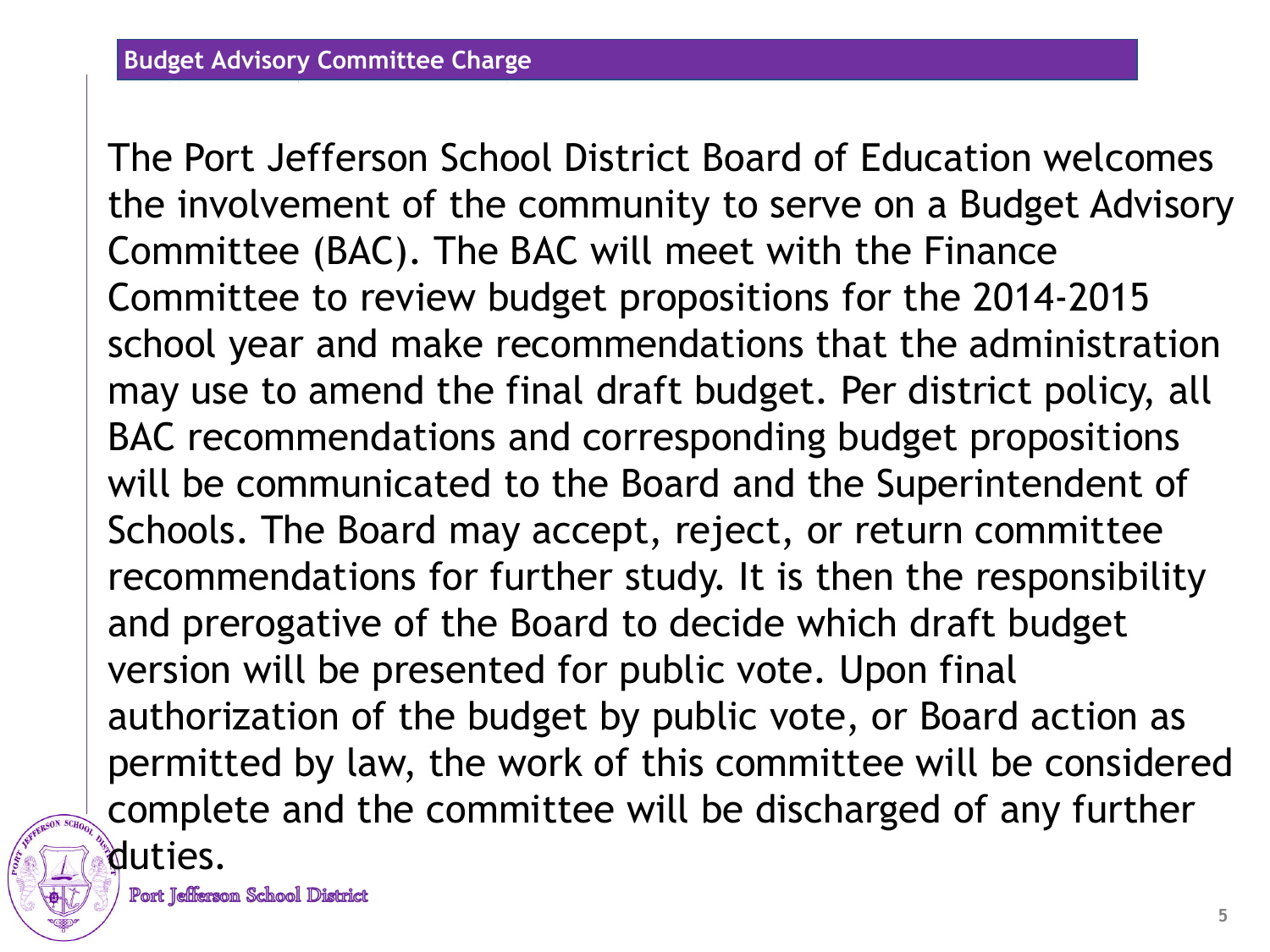- Advisory in nature
- Review budget proposals
- Provide feedback and advice to aid budget development
- Make recommendations on budget, tax levy, and use of reserves
- Works at a program level
- Equal access to information

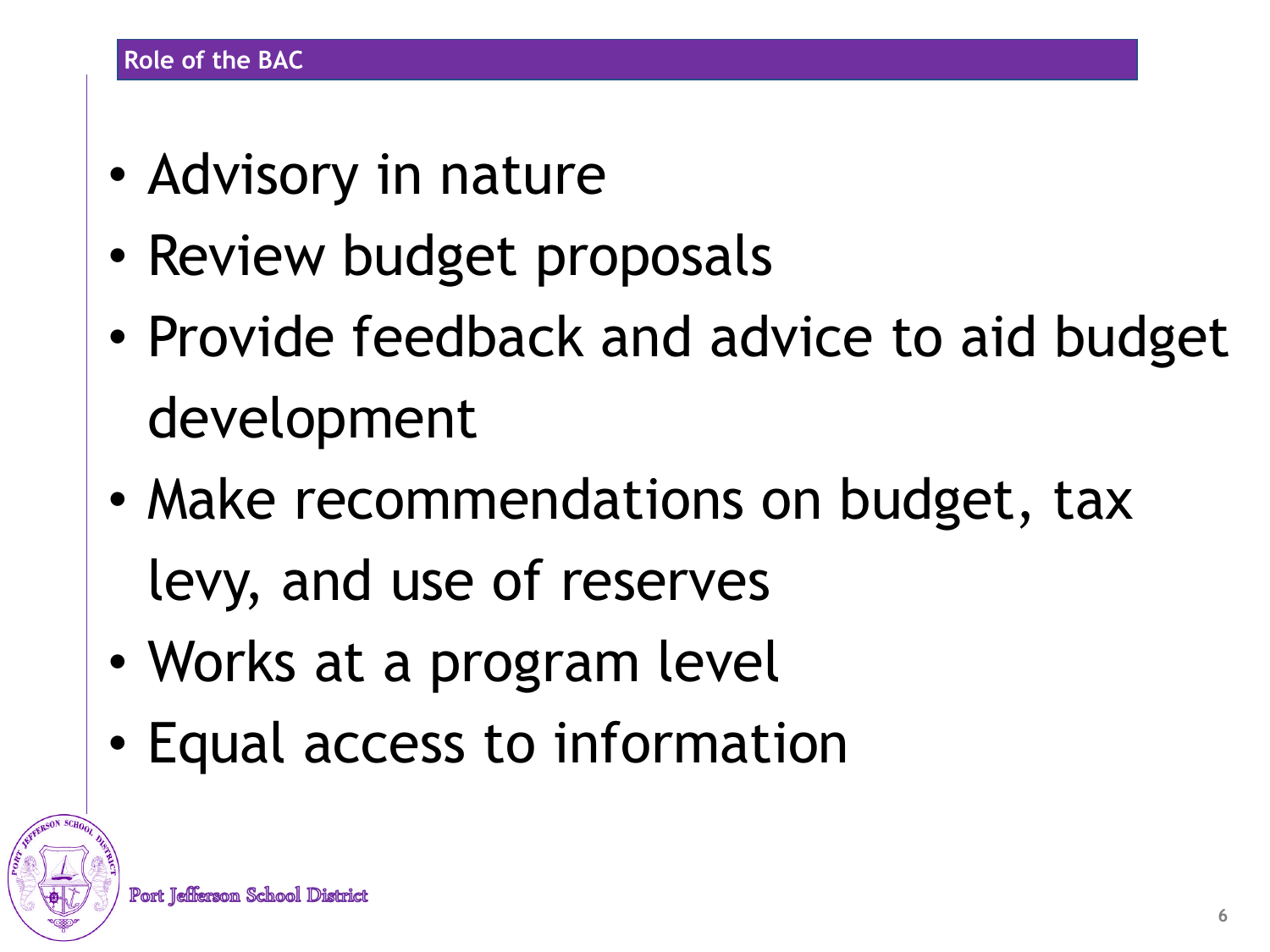- The Chair is the facilitator of the meeting
- The Chair maintains control over the conversation
- Roberts Rules apply
- Civility in language and demeanor will be expected by all
- Meeting summaries will be taken, distributed back to the committee and shared with the public and Board